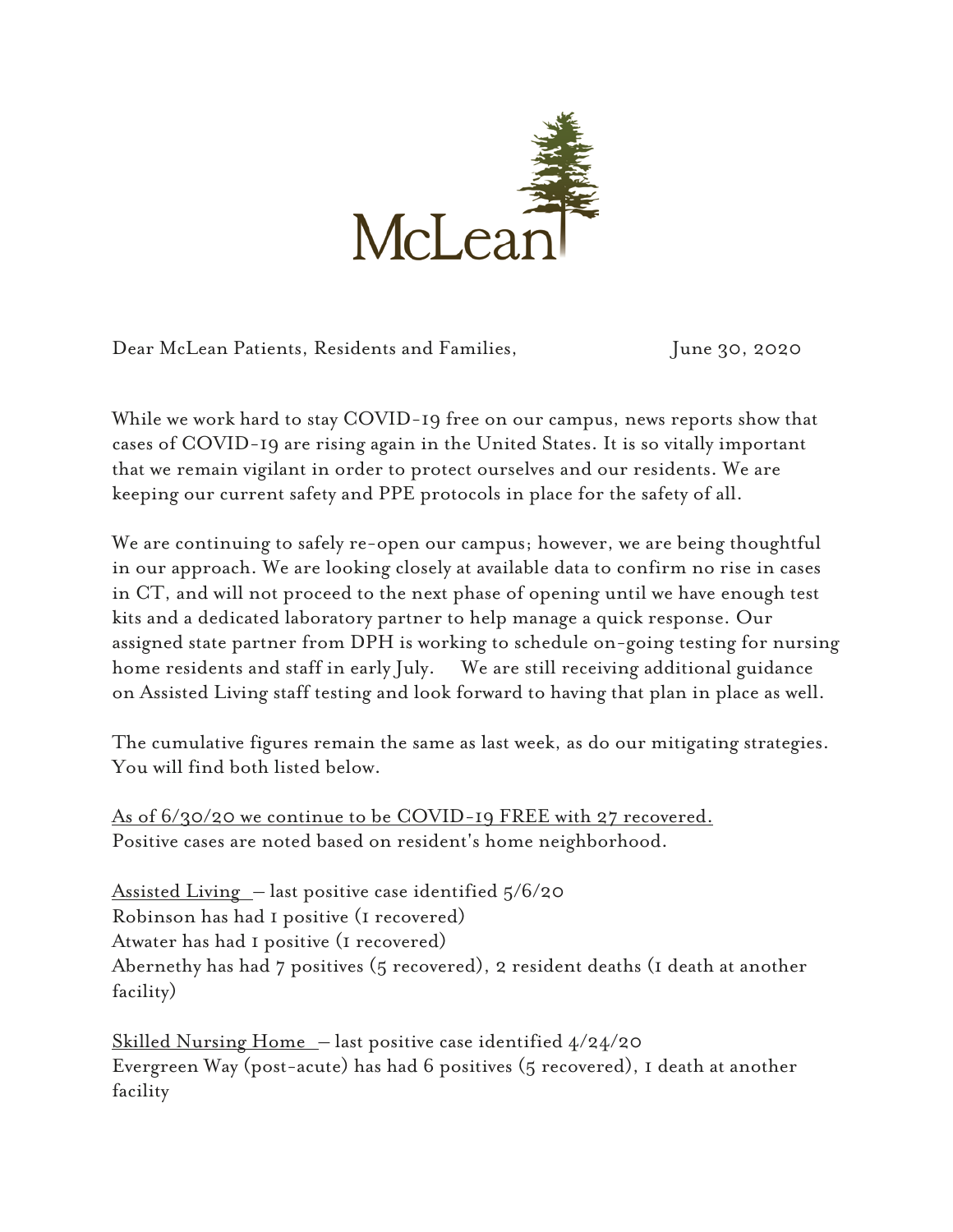Chapel Crossing has had 1 positive (1 recovered) Skyview Terrace has had 17 positives (14 recovered), 3 resident deaths

## Campus Employees 23 positive (22 recovered) last positive case 4/26/20

For your reference, below is a comprehensive list of the mitigating activities we continue to implement to prevent or reduce the risk of transmission of the COVID-19 virus, as well as any changes we've made to normal operations, in our health center:

- Visitors are restricted in the building except at end-of-life care.
- Outside family visits with four guests that are screened at our door and visit by the circle with masks, hand hygiene and socially distancing. Window visits, Skype or FaceTime visits continue to be offered by appointment. No food/drinks allowed during visits.
- Group activities are restricted, including dining, which is limited to residences or areas that allow for appropriate social distances.
- A health screening process is in place at our entrance for all essential personnel entering the building.
- Personal Protection Equipment (PPE) is available and worn by all staff while on campus.
- Enhanced cleaning process with approved products used and increased focus on touched surfaces.
- Masks are provided to all residents to wear when out of their room or if engaged with their care team (with the exception of face care, taking medications or eating).
- Regular audits are conducted by the CT Department of Public Health, National Guard and CDC to survey our infection control practices.
- Medical appointments via telemedicine are encouraged whenever possible.

Please consider contributing an item or two to our time capsule! We want to capture this unprecedented time for the future generation of the McLean community. Your participation is key to ensuring this story is remembered! Leave your item(s) in the box on the table outside our front door. We welcome your submissions by July 15. Contact [Jean.miles@mcleancare.org](mailto:Jean.miles@mcleancare.org) with any questions. Remember, the time capsule will be opened in  $2046 -$  to help celebrate McLean's  $75<sup>th</sup>$  anniversary.

Thank you all for reaching out to Kathy. Cookson@McLeancare.org to schedule your FaceTime or in-person outside visit. We are doing our very best to schedule these happy visits and we thank you for your patience and consideration as we work to